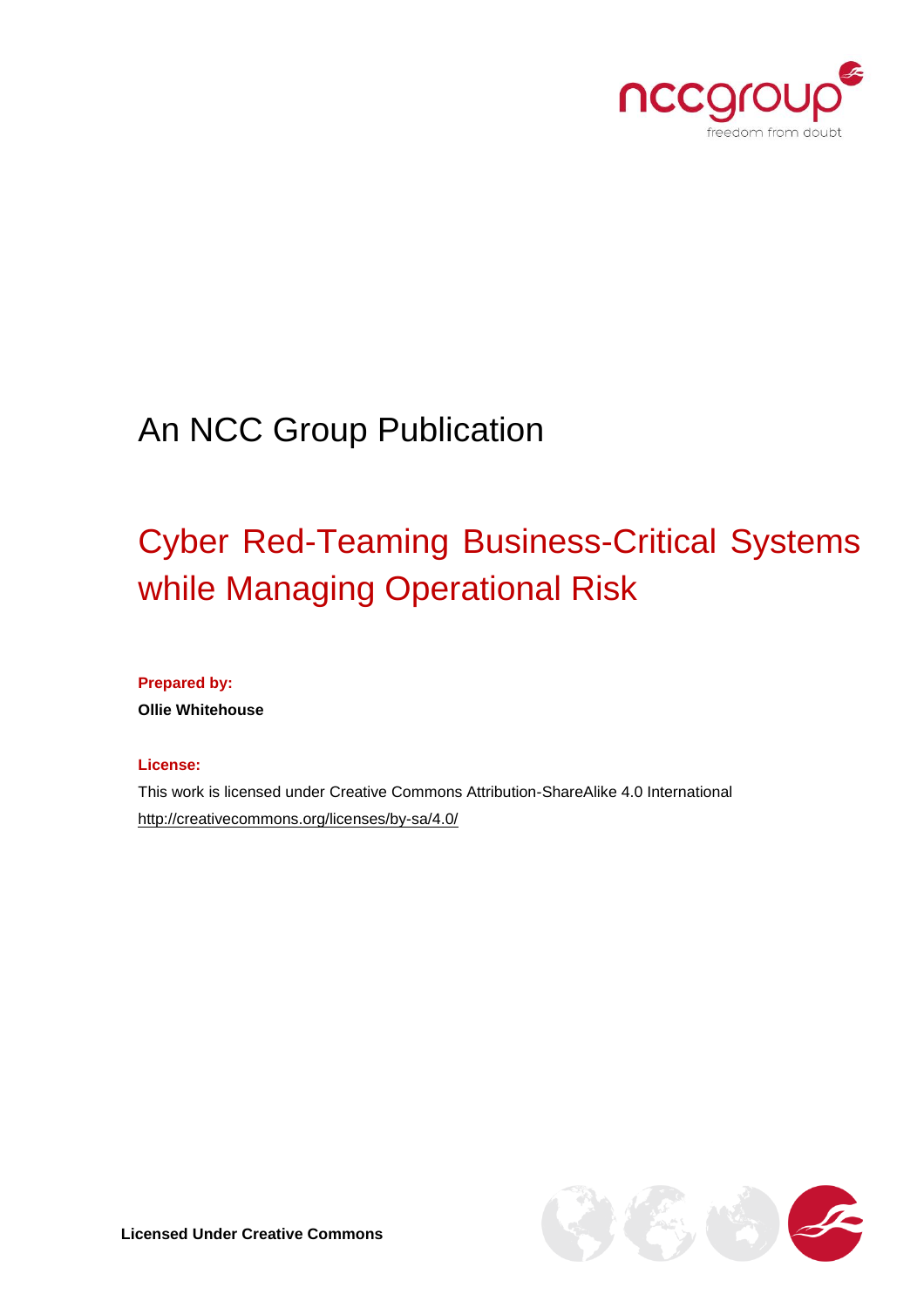

# **Contents**

|  | 2.1 |     |  |  |
|--|-----|-----|--|--|
|  | 2.2 |     |  |  |
|  |     | 221 |  |  |
|  |     |     |  |  |
|  |     |     |  |  |
|  |     |     |  |  |
|  |     |     |  |  |
|  |     |     |  |  |
|  |     |     |  |  |
|  |     |     |  |  |
|  |     |     |  |  |
|  |     |     |  |  |

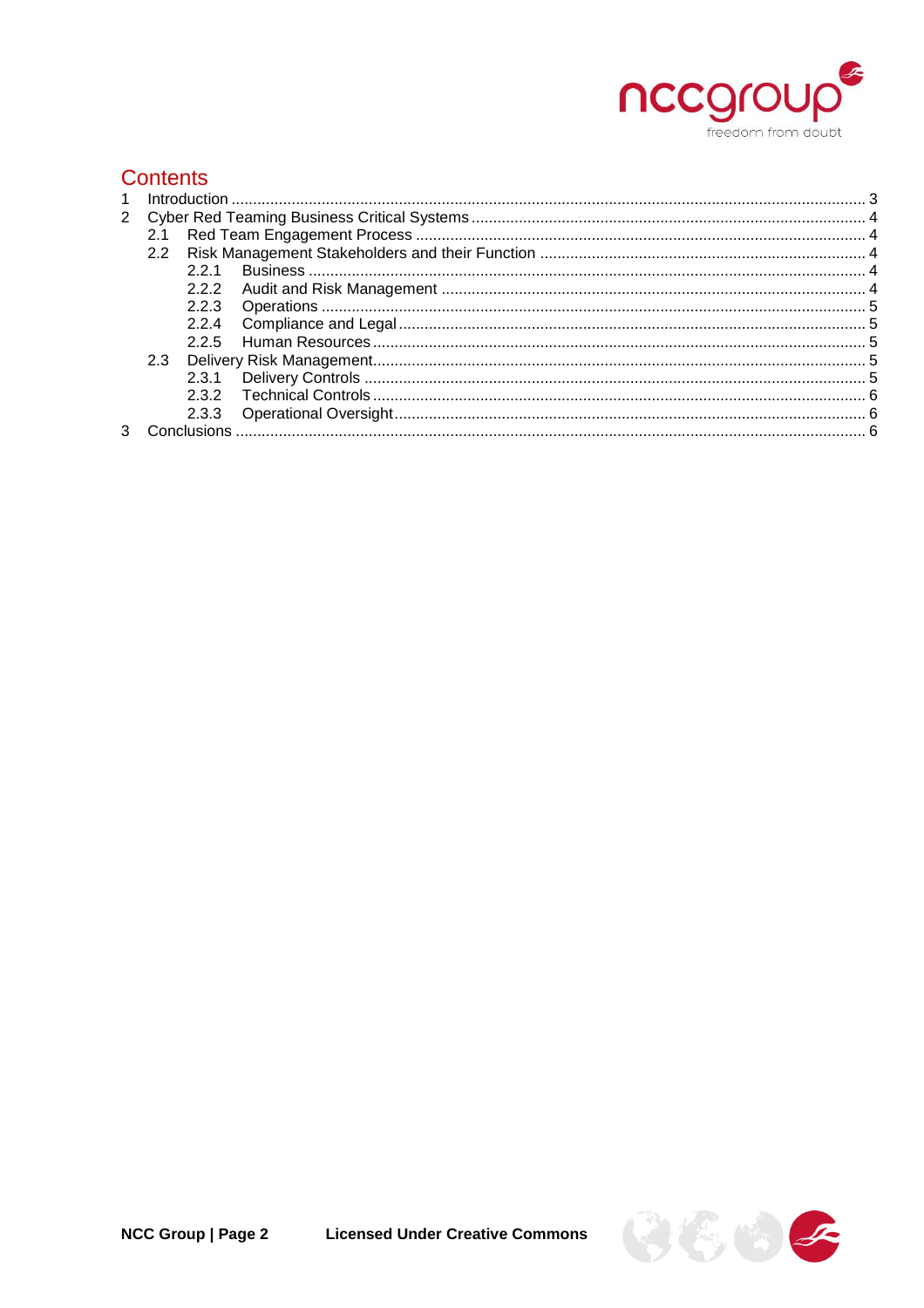

# <span id="page-2-0"></span>**1 Introduction**

Cyber red-teaming allows mature organisations to gauge their true resilience to sophisticated, planned, and somewhat sustained cyber-attack. These organisations use red team engagements to assess multiple facets of their cyber security strategy, maturity, and implementation, including:

- Open source intelligence footprint.
- **Staff awareness and susceptibility to social engineering.**
- **System and software design and implementation.**
- Technical countermeasures and defence-in-depth level.
- Detection, response, and remediation capabilities.
- Crisis management processes and procedures.

With the advent of programmes such as the Bank of England's  $CBEST<sup>1</sup>$  (Central Bank Ethical Security Test) and CREST's<sup>2</sup> STAR, and the general increase in demand from customers for sophisticated threat simulation by red-teaming, more and more assessments are being conducted in live environments, involving live users and real exploits. Most importantly, these assessments are being carried out against business-critical systems and functions.

The desire for these kinds of assessment is often driven by senior leadership's need to understand their organisations' real-world susceptibility. Assessments of this nature help measure the likelihood that that a threat actor could -- via the Internet, partner connection, supply chain, or other means -gain remote access to their most sensitive systems and data, bypassing existing preventative or remedial controls.

This kind of assessment also necessitates minimising the risk of unexpected operational impact on or exposure to a business during any such an activity.

NCC Group's first experience dates to 2000, when we worked with the very early IP-based mobile telecommunication networks. We performed live red-team assessments against 2G, 2.5G, 3G and 4G networks from a subscriber handset perspective against the network core. When dealing with live Critical National Infrastructure (CNI) with lawful intercept, billing, and service delivery functions present, clients were rightly anxious as to the potential impact of a no-holds-barred approach.

In response to these concerns, we have developed and refined a strategy and supporting methodologies which, when adopted, minimise the risks posed to these systems and functions during red-team engagements no matter which vertical the organisation operates in. With the advent of CBEST/STAR and the red-teaming of critical economic functions in the United Kingdom these strategies have been further augmented; the Bank of England require the experience and capability of the individuals leading the assessments to be demonstrated and documented in a way which complements our existing strategy.

The key to managing the risks associated with red-teaming is a process of stakeholder engagement and communication, education, operational planning, ongoing visibility, and optional oversight. Due to the nature of such assessments, detailed technical plans are often not shared broadly within the target organisation, nor in some cases can they always be produced in the first instance due to the fluidity of engagement or level of detailed knowledge available upfront. However, even given these constraints, operational risk can be managed to acceptable levels for most organisations to allow such engagements to occur.

In this short paper, we outline how we support our clients in ensuring they can conduct red team engagements while managing their operational risk levels to within acceptable levels when working with business-critical functions and their underlying systems.

l



<sup>1</sup> <http://www.bankofengland.co.uk/financialstability/fsc/Pages/cbest.aspx>

<sup>2</sup> <http://www.crest-approved.org/>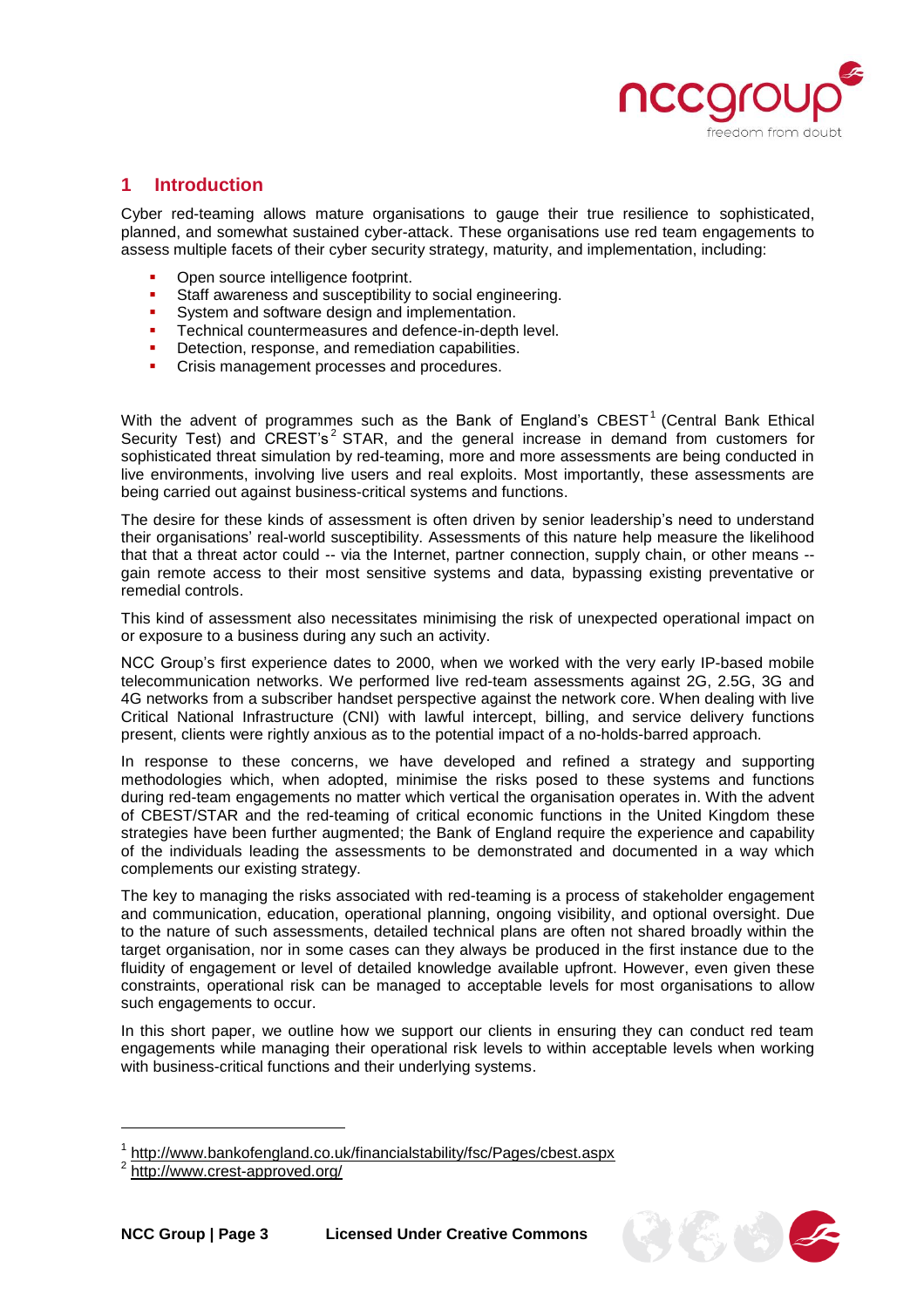

# <span id="page-3-0"></span>**2 Cyber Red-Teaming Business-Critical Systems**

# <span id="page-3-1"></span>2.1 Red Team Engagement Process

The typical red team engagement process for clients who are undertaking their exercises against business-critical functions is shown below. Adopting this process ensures an informed and riskmanaged delivery.



## <span id="page-3-2"></span>2.2 Risk Management Stakeholders and their Function

Within the stakeholder engagement and approvals processes there are a number of business functions and roles represented. Each of these functions has a part to play in ensuring that operational risk is kept to acceptable levels.

For each of these functions, we have outlined their typical role in the engagement, the approvals processes and, in the case of audit and risk management, the delivery phase.

## <span id="page-3-3"></span>2.2.1 Business

The business obviously needs to show willingness for a red team engagement to occur. As such engagements affect many areas of the business, they often involve Director, C level, or in some cases board-level approval. Engagement by and of people at this level is often required because, outside of audit and risk departments, they are the owner for the risk and thus the activity.

# <span id="page-3-4"></span>2.2.2 Audit and Risk Management

Organisations undertaking red team assessments often have audit and risk management functions. A close delivery working relationship with these functions ensures that they are comfortable in providing the required approvals, while also ensuring appropriate oversight and governance of the project.

NCC Group has also developed an approach that allows our clients' audit and risk management teams to have varying degrees of insight and oversight during the delivery phase. This insight and oversight ensures that our clients have ongoing visibility as to their exposure, and confidence that the engagement is being conducted within the agreed parameters via the approved means, targeting only targets that are in scope and minimising the risk.

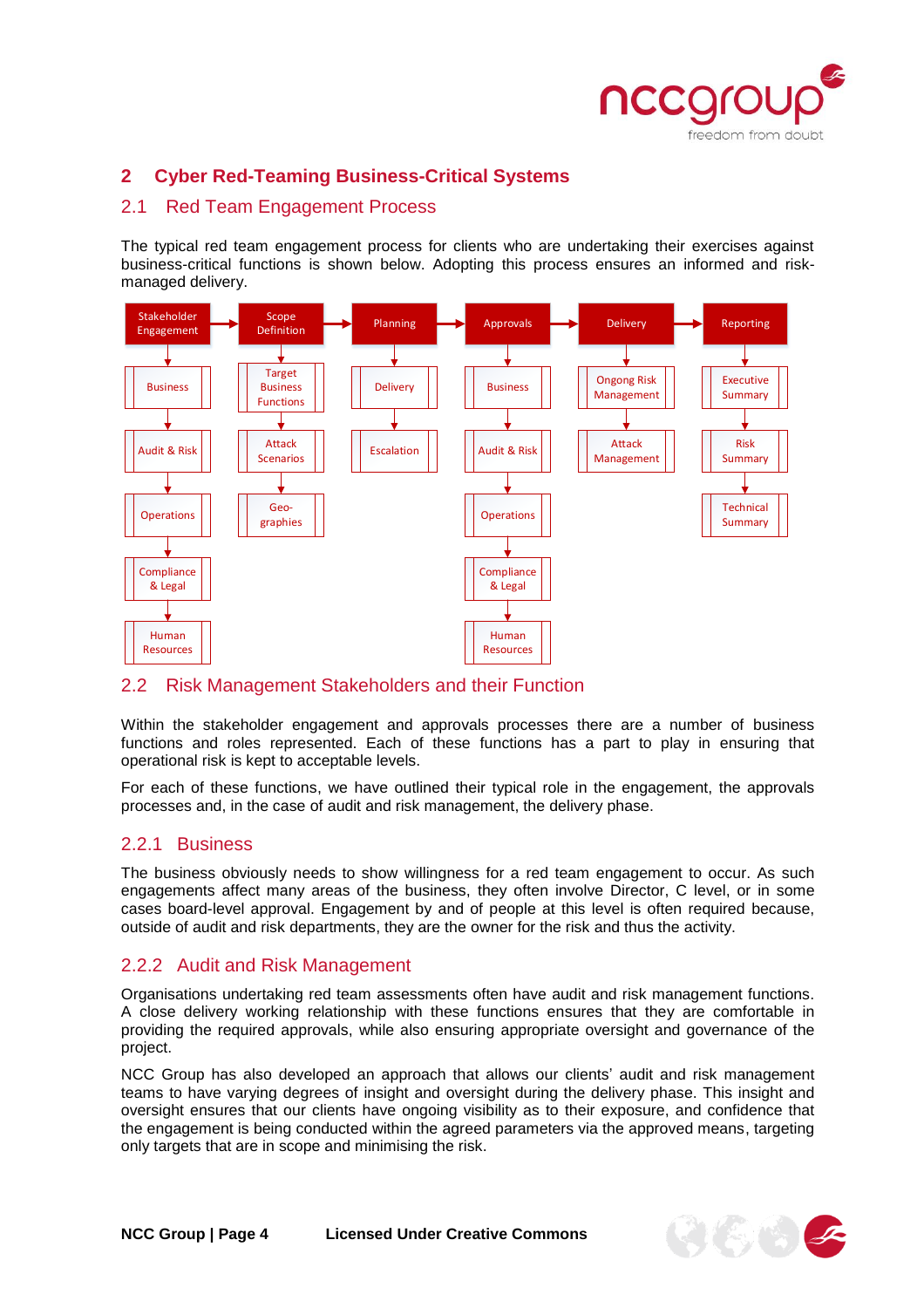

It is important to stress that the number of people involved in any discussions should be kept as small as is practical, so as not to inadvertently impact or bias the results of the assessment due to inadvertent disclosure.

# <span id="page-4-0"></span>2.2.3 Operations

The operations team involvement must not bias or otherwise influence the results of the red team engagement. Instead, their involvement in the process is to provide input and appropriate approvals for the systems that are in scope and advice around any risks. Typically the operations team will not be told when or how systems will be targeted, but their input is often required when breaking down critical business functions to a system level set of agreed targets.

# <span id="page-4-1"></span>2.2.4 Compliance and Legal

During red team engagements there are often compliance considerations for regulated organisations, and legal considerations for almost all organisations, especially when dealing with business-critical processes and systems. As a result, having input from legal is recommended during the planning and approval stages, to ensure appropriate compliance and management of legal / liability risk.

## <span id="page-4-2"></span>2.2.5 Human Resources

Typically red-teaming will involve as one avenue of attack the targeting of specific individuals or departments using an element of social engineering. It is therefore recommended that human resources have at the very least been informed of the activity and the fact that this type of approach will occur. There are potential risks associated with the identification of individuals, gathering of information on them, and union objection.

NCC Group has a standard policy of not identifying specific individuals who, when targeted, result in a successful compromise. We also ask our clients, as further assurance, to undertake that if they independently identify any individuals they will not take any punitive action.

## <span id="page-4-3"></span>2.3 Delivery Risk Management

This activity is by far the most critical part of the operational risk management strategy with regards to red teaming. We find allowing our clients to have ongoing visibility of the delivery of the project, when coupled with our controls, often addresses their concerns. As a result we have devised several means of reducing operational risk through compensating controls and oversight. These mechanisms help facilitate a risk-minimised delivery without impacting the results due to inadvertent disclosure of NCC Group's plans, progress or successes. This is important as, should such information be disclosed to the operations teams or other business functions, it may bias their performance or capability.

## <span id="page-4-4"></span>2.3.1 Delivery Controls

The delivery controls we have implemented with regards to red-teaming are designed to minimise the risk of incident response and escalation issues, and ensure NCC Group's activities do not lead to increased risk of compromise.

It is imperative that before the red team engagement starts the necessary points in the incident response and escalation processes must be identified.

Red team projects are overseen by an attack manager and attack specialist. The attack manager is responsible for client interactions and liaison, while the attack specialist oversees the technical aspects of delivery. NCC Group adopts a similar requirement to the Bank of England, requiring 14,000 hours of experience for all its red team engagements for the attack manager and attack specialist roles. This requirement ensures that such projects are overseen by highly experienced and skilled staff, thus further minimising risk.